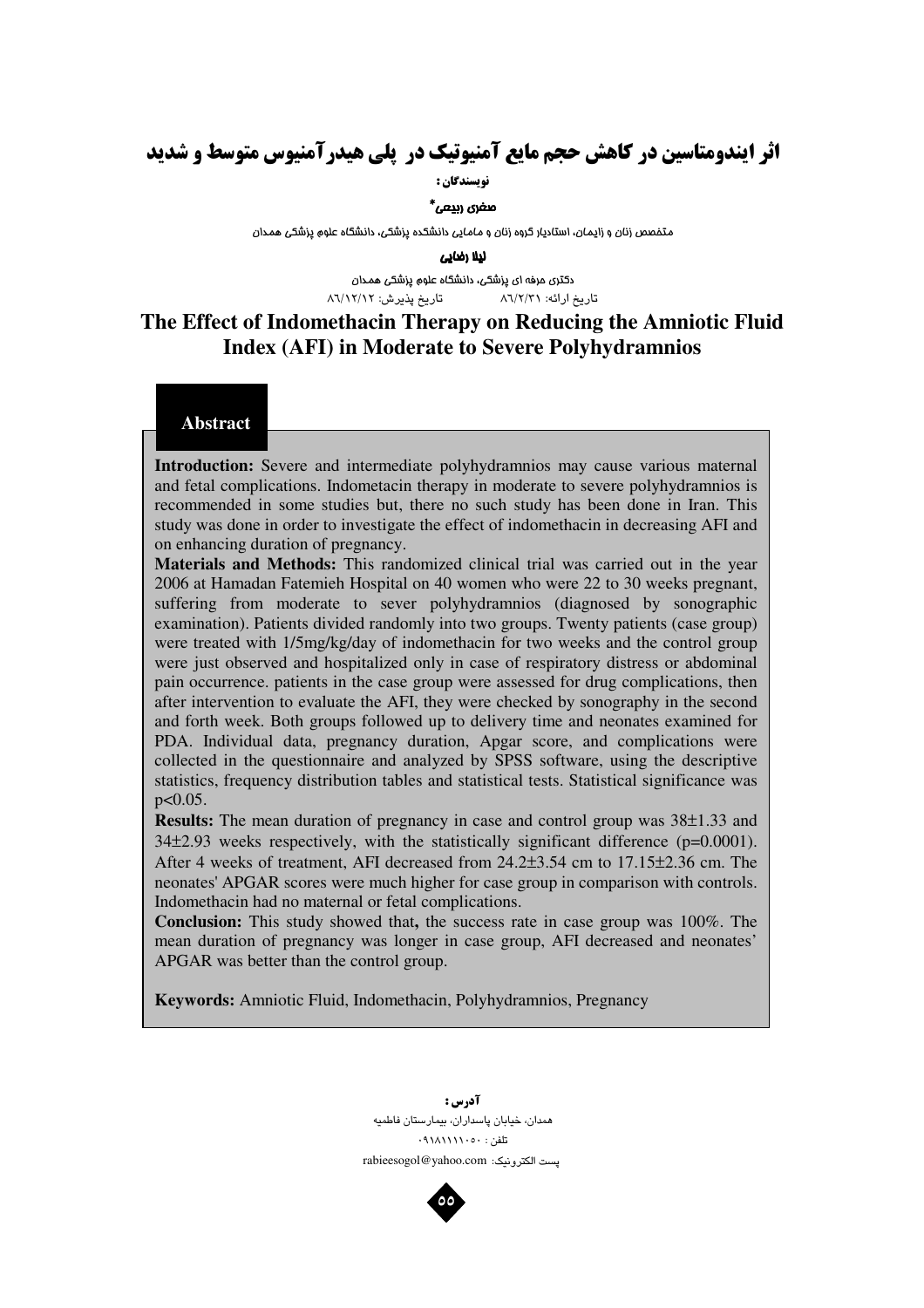مقدمه

يلي هيدرآمنيوس بــه تجمــع مــايع آمنيوتيــک بـيش از صدک ۹۵ با ۹۷ برای هر سن حاملگی خاص و با حـداکثر یاکه عمودی بیش از ۸ سانتی متر گفتـه مـی شـود کـه در حدود ١-٤ درصد حاملگی را عارضه دار می کند (١).

در نیمی از مـوارد پلـی هیـدرآمنیوس متوسـط و شديد ناهنجاريهاي جنيني وجود دارد و در عين حـال يلي هيدرآمنيوس خود باعث عوارض جنيني و مادري بسیاری از جمله: تنگی نفس، ادم، الیگـوری و حتـی گاهی باعث پبوست، سوزش سر دل و سوء هاضـمه شدید مے گردد (۱).

هرچه پلی هیدرآمنیوس شـدیدتر باشـد مـرگ و میـر حول زایمان نیز بالاتر می رود. قسمتی از مرگ و میـر بـه دلیل زایمان زودرس است. در ضمن احتمال پرولایس بنـد ناف، پارگی کسه آب و (جدا شـدگی جفـت) نیـز افـزایش مے یابد. ایـن بیمــاری باعـث اخــتلال کــارکرد رحمــی (اینرسی) و در نتیجه خونریزی بعد از زایمـان، بـه موقـع وپیش از موقع می شود. به همین لحاظ کاهش حجم مـایع آمنيونيــک بــرای کــاهش ديســـترس مــادری و جنينــی و عوارض ناشي از آن لازم است.

روشهای درمانی مانند آمنیوستتز با عوارض متعددی همراه است. از طرفی حتی بعـد از درنــاژ، مــایع مجددا" جايگزين مي شود و اثـرآن مـوقتي اسـت (٢،٣). در آمنیوتومی (پاره کردن کیسه های جنینی) نیز احتمال افتادگی بند ناف و جدا شدن جفت بالا است (٢،١).

در چند مطالعــه اســتفاده از مهــار کننــده هــای پروستاگلاندین سـنتتاز در درمـان بیمـاری پیشـنهاد شده است که احتمالا" از طریق کـاهش جریـان خـون كليوى و افـزايش مقاومـت عـروق كليـوى و افـزاىش وازويرســين كليــه جنـين، باعـث كــاهش توليـد ادرار توسط جنين مي شود (٤،٥).

بر اساس بررسی هـای بـه عمـل آمـده از سـوی یژوهشگران، تاکنون مطالعه منسجمی در زمینه تأثیر ایندومتاسین در درمان پلی هیـدرآمنیوس در کشـور ما انجام نشده و استفاده از روشهای تهاجمی کـاهش حجم مايع آمنيوتيک نيز با عـوارض متعـددي همـراه

است، همچنین علی رغم اینکه در چند مطالعه در سایر کشــورها اســتفاده از ایندومتاســین در درمــان پلــی هیدرآمنیوس متوسط و شدید پیشنهاد شـده اسـت و در برخی کتب مرجع نیز به استفاده از ایندومتاسـین اشاره شده است(١-٢)، به دليل واهمه از PDA' مقاوم در متولدین، استفاده از آن توسط متخصصین زنان و مامائی کشور به دست فراموشی سپرده شده است. به همین دلیل این مطالعه با هـدف تعیـین تــأثیر ایندومتاسین در درمان پلی هیـدرآمنیوس متوسـط و شديد انجام گرفت.

روش کار

ايـن مطالعــه كارآزمــايى بــالينى در زنــان حاملــه مراجعه کننده به بیمارستان فاطمیـه همـدان در سـال ١٣٨٥ انجام شده است. تعداد نمونـه هـا بـر اسـاس فرمول آماری ٤٠ زن باردار، با سـن حـاملگی٢٢-٣٠ هفته،که مبتلا به پلی هیـدرآمنیوس متوسـط و شـدید بودند، مورد مطالعه قرار گرفتند. این زنان به بیماری ديابت مبتلا نبودند و هـر گونـه ناهنجـاري جنينـي آشکار توسط سونوگرافی در آنها رد شده بود.

پس از اخذ رضایت نامه کتبی، بیمـاران بـه طـور تصــادفی در دو گــروه ۲۰ نفــری کنتــرل و مــورد تخصیص یافتند . به گـروه مـورد روزانــه ۱/۵ میلـی گرم به ازای هرکیلوگرم ایندومتاسین به مدت ۲ هفتـه تجویز شد و برای گروه کنترل درمـانی انجـام نشـد، فقط تحت نظر قرار گرفتند و در صورت بروز زجـر تنفسی و درد شکم بستری می شـدند. هـر دو گـروه تحت مطالعه، طی درمان از نظر عوارض جانبی تحت نظـر بودنــد. ٢ هفتــه و ٤ هفتــه يــس از درمــان، سونوگرافي تكرار وشاخص مايع آمنيوتيك كنتـرل شد. بیمـاران هـر دو گـروه تـا پایـان دوره بـارداری پیگیری شدند و بعد از زایمـان هـم نـوزادان آنـان از نظر PDA مقاوم توسط متخصصان نوزادان معاينيه گردیدند. مشخصات فردی ، طول مدت حاملگی، آپگار و سایر عوارض در پرسشنامه ثبت شد. داده های بـه



صغري ربيعي و همكاران

<sup>1-</sup>Patent Ductus Arteriosus (PDA)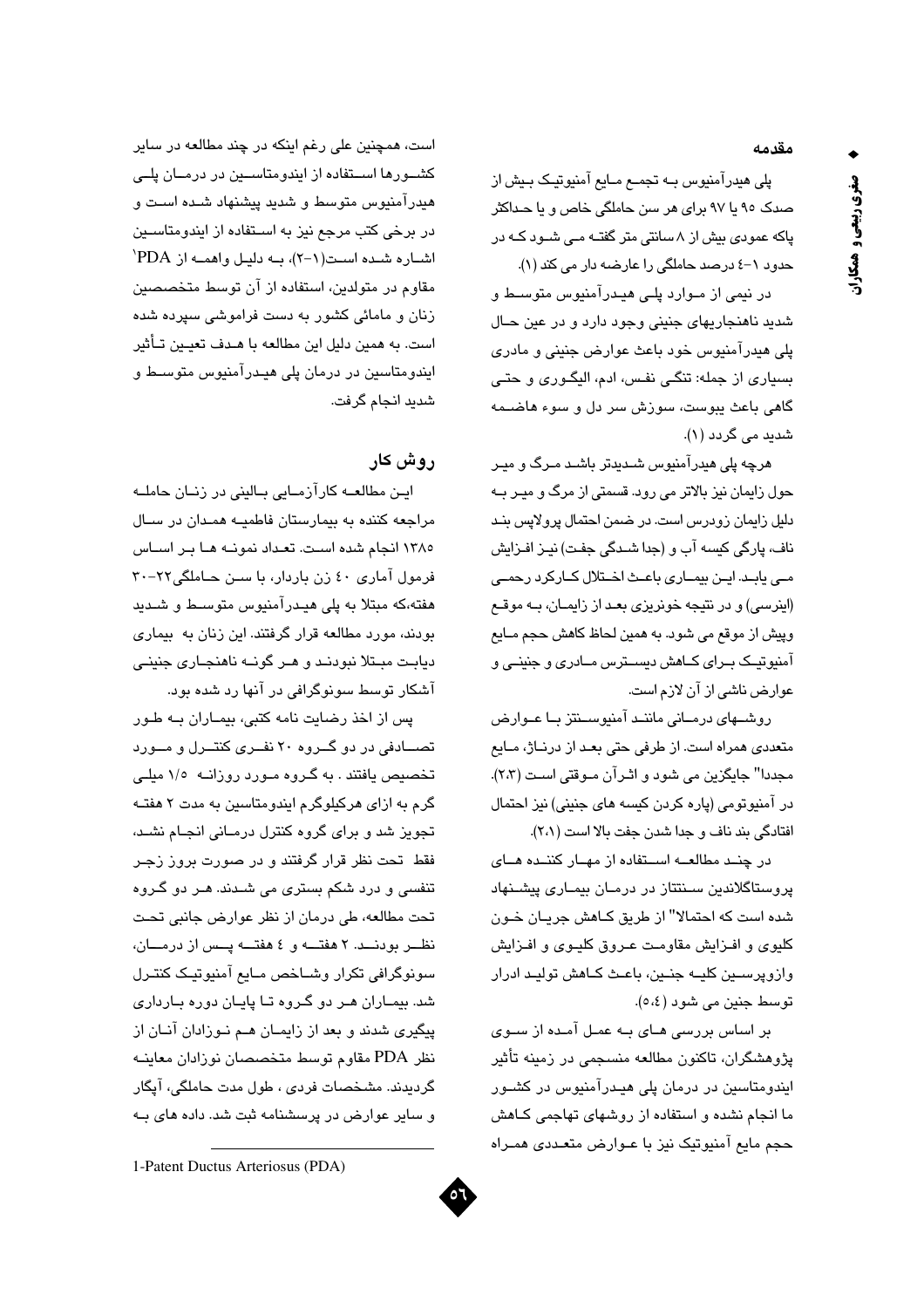دست آمده از مطالعه، توسط نرم افزار SPSS با استفاده از آمار توصیفی ، جداول توزیع فراوانی وآزمونهای تے، آنـوا ومـن ویتنـی مـورد تجزیـه و تحلیـل آمــاری قــرار گرفـت. ســطح معنــی داری در آزمونهای مذکور P<0.05 در نظر گرفته شد.

### نتايج

میانگین طول مدت حاملگی در گروه مـورد ۳۸±۱/۳۲ هفته و در گروه کنترل ۲/۹۳±۳۶ هفته بود که این اختلاف از نظر آماری معنی دار بود (جدول ۱).

روند تغییرات مشخصات مایع آمنیوتیک در گروه دریافت کننده ایندومتاسین متفاوت از گروه کنترل بود . این روند در گروه مورد به صـورت کاهشـی و در گروه کنترل به صورت افزایشی بود (جدول ۲).

آزمون آماری نشان داد که میانگین آپگـار دقیقـه اول (۷) و نيــز دقيقـــه پــنجم (۹) در گــروه مــورد بــه مراتب بیشتر از گروه کنترل (بـه ترتیـب ٧،٤) بـود و این تفاوت از نظر آماری معنی دار بود (جدول ۳).

نوزادان گروه مورد در پیگیری حین زایمان و بعد از آن از نظر علائم تنفسی و سیانوز و اختلاف پـالس اندامهای فوقانی با پالس اکسی متری و یا سـمع قلـب مشــکلی نداشــتند. رادیــوگرافی قفســه ســینه در تمــام نــوزادان، طبیعــی بــود و در پیگیــری درازمــدت هــم هیچکدام علائمی از بیماری قلبی و ریوی نشان ندانـد. در گروه کنترل آپگار پائین تر بود و زمان زایمـان از ۲۸–۳۸ هفته متغیر بود. در گروه کنترل ۳ مورد مرگ نوزاد بلافاصله بعد از تولـد و ۲ مـورد مـرگ هـم در هفته اول تولد روی داده بود.

جدول ١–ميانگين طول مدت حاملگي در دو گروه مورد مطالعه اثر ايندومتاسين در كاهش حجم مايع آمنيوتيک در پلي هيدرآمنيوس متوسط و شدید

| ارزش P                    |     | میانگین ± انحراف معیار         | تعداد | گروههای مورد مطالعه |
|---------------------------|-----|--------------------------------|-------|---------------------|
|                           |     | $\tau \lambda \pm 1/\tau \tau$ | ٢٠    | گروه مورد           |
| $P = \cdot / \cdot \cdot$ | 2/V | $Y \xi \pm Y/97$               | ۲.    | گروه کنترل          |

جدول ۲– میانگین تغییرات شاخص مایع آمنیوتیک(AFI) در دو گروه مورد مطالعه اثر ایندومتاسین در کاهش حجم مایع آمنیوتیک

در پلے هیدرآمنیوس متوسط و شدید

| cm) در چهار هفته بعد (Cm                   | Cm) در دو هفته بعد (Cm    | (cm) اوليه               | تعداد | گروههای مورد مطالعه |
|--------------------------------------------|---------------------------|--------------------------|-------|---------------------|
| ميانگين ± انحراف معيار                     | ميانگين ± انحراف معيار    | ميانگين ± انحراف معيار   |       |                     |
| $V/\Omega t$                               | $Y \cdot / 9 \pm Y / 0 Y$ | $Y2/Y \pm Y/\circ Y$     | ۲۰    | گروه مورد           |
| $\tau\gamma/\epsilon\tau \pm o/\gamma\tau$ | $\tau\tau/9.5\pm\tau/7V$  | $\gamma$ 1/92 $\pm$ 2/.7 | ۲۰    | گروہ کنترل          |

جدول ۳– میانگین آیگار دقیقه اول و پنجم در دو گروه مورد مطالعه اثر ایندومتاسین در کاهش حجم مایع آمنبوتیک در پلی هیدرآمنیوس

| متوسيط واشتديد            |                           |                |                      |  |  |  |
|---------------------------|---------------------------|----------------|----------------------|--|--|--|
| ميانگين آپگار دقيقه پنجم  | ميانگين آپگار دقيقه اول   | تعداد<br>بیمار | گروه های مورد مطالعه |  |  |  |
| ٩                         | ٧                         | ۲۰             | گروه مورد            |  |  |  |
| v                         | ٤                         | ٢٠             | گروه کنترل           |  |  |  |
| $U = \circ$ ۰             | $U = \circ$ ۰             |                |                      |  |  |  |
| $Z=-\epsilon/\tau$        | $Z=-\epsilon/\tau$        |                | P value              |  |  |  |
| $P = \cdot / \cdot \cdot$ | $P = \cdot / \cdot \cdot$ |                |                      |  |  |  |

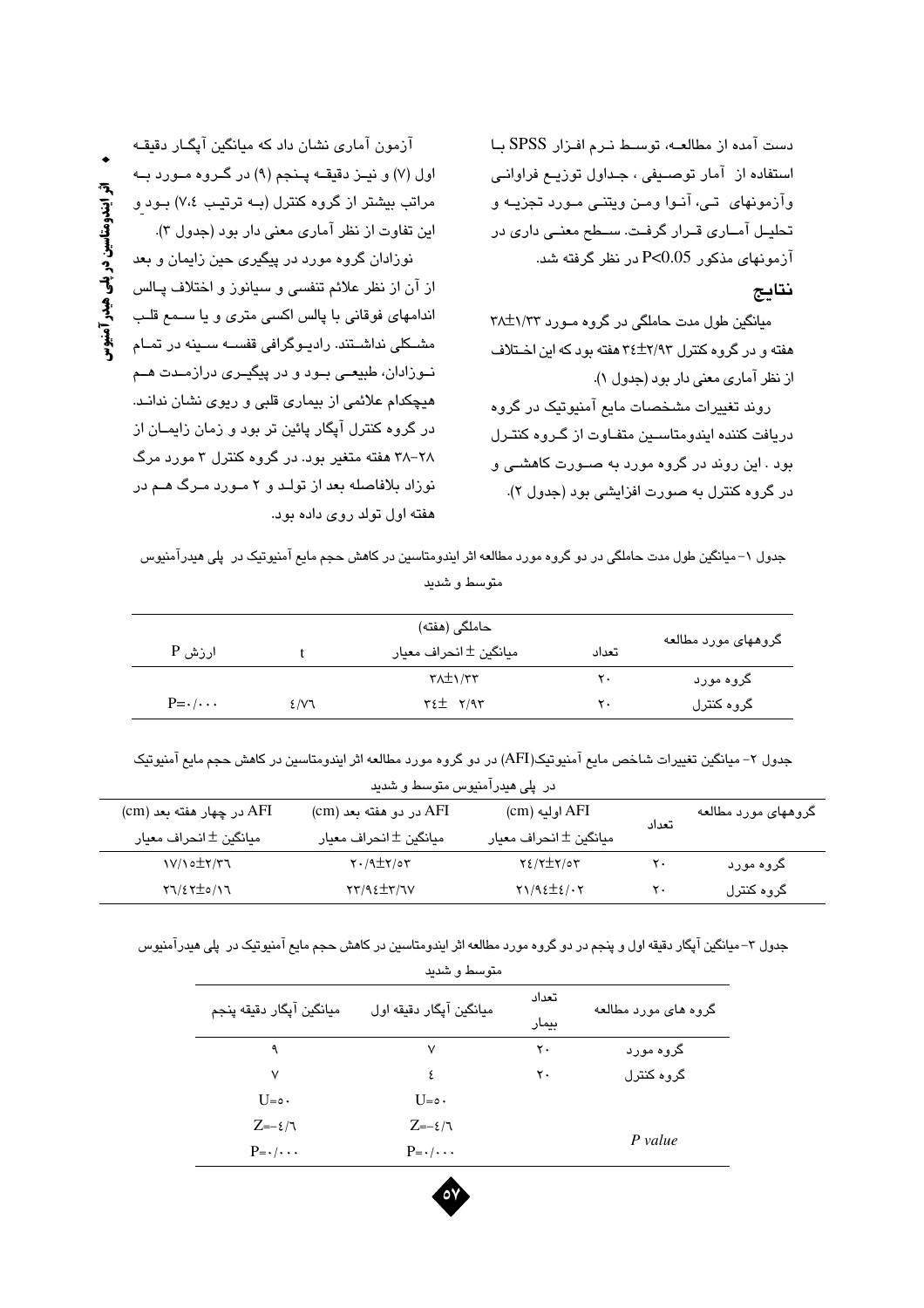ىحث

یافته های مطالعه حاضر بیانگر آن است که طول مدت حاملگی در گروه مورد نسبت بـه گـروه کنتـرل بیشتر است. در مطالعــه ای در ســال ۱۹۹۰ کــه در پانزده زن مبتلا به پلی هیدرآمنیوس با سـن حـاملگی ٢٥-٣٢ هفته انجام گرفته بود، بيماران تحت درمان با ایندومتاسین به میزان ٢/٢- ٢میلی گرم به ازای هرکیلوگرم ۲ قرار گرفتند. نتایج مطالعه نشان داد کـه حجم مايع آمنيوتيک در همـه زنـان کـاهش داشـته و متوسط سن ختم حـاملگی ۳۸ هفتـه بـوده اسـت. در پیگیری های بعدی هم هر ۱۰ نوزاد پیش آگهی خوبی داشتند (١).

عده ای از محققـین در سـال ۲۰۰۰ دوازده زن بـا علائـــم پلـــى هيـــدرآمنيوس را تحـــت درمـــان بـــا ایندومتاسین با میزان ۳-۲/۲ میلی گرم به ازای هرکیلوگرم قرار دادند که یازده مورد به درمان پاسخ دادند و ٦/٤±١/٣ هفته زايمان آنان به تعويـق افتـاد (متوسط ٠/١-١ هفته). در اين مطالعـه ايندومتاسـين عارضه جانبي مهمي نداشت(٧).

دسته ای دیگر از محققین هشت زن مبتلا بــه پلــی هندرآمنبوس علامت دار در سین حیاملگی ۲۸/٦±۲۸/۲ هفته را تحت درمان با ایندومتاسـین قـرار دارنـد کـه متوسط زمان ختم حـاملگی در آنـان ۳۹ هفتـه بـود. تمام نوزادان آپگار خوب و تکامل طبیعی نــوزادی در طی ۲ تا ٦ ماه پیگیری داشتند و عارضه جانبی مهمی هم ديده نشد (٦).

در مطالعـــه ای دیگـــر ۲۲ زن حاملـــه در ســـن ٢٨/٢±٢/٨ هفته تحت درمان با ايندومتاسين باميزان ۳ میلی گرم به ازای هرکیلوگرم قرار گرفتند. سن ختم حاملگی ٢٧/٥±٢٧/٥ هفته بود و عارضه جانبی مادری و جنيني هم نداشتند (٨).

در مطالعه دیگری هـم حــاملگی در گــروه درمــان ١/٥ هفته طولاني تر شد. (٩). نتايج مطالعات فـوق در زمینه متوسط طول حاملگی بعد از درمان با ایندومتاسین نشان مے دھد کے اپن زمان از ٣٥/٥ هفتــه تــا ٣٩ هفتــه متغيــر اســت و از زمــان شــروع

انقباضات رحمی می توان ۸–۰/۱ هفته زایمان را به تعويق انداخت. اين يافته ها با نتايج مطالعه حاضر كه ميـانگين طـول مـدت حـاملگي در گـروه آزمـايش آن ۳۸±۱/۳۳ هفته بور مطابقت دارد.

میانگین شاخص مایع آمنیوتیک در مطالعــه حاضــر ٢٤/٢±٢/٥٤ سانتيمتر در شروع مطالعه بود كه بعد از ٤ هفته به ٢/٣٦±١٧/١٥ سانتيمتر كاهش يافت. اين يافته با نتايج مطالعه ابها يانگار` و مطالعه كارمونا<sup>۲</sup> كه شــاخص مایع آمنیوتیک از میانگین ٤٧ سانتیمتر در شروع درمـان به ١٥ سانتيمتر در پايان درمـان كـاهش نشـان مـى داد، مطابقت دارد (۷، ۹). در مطالعه ويجيل<sup>٢</sup> و همكـاران هـم، شباخص از ۳۳/۱ سبانتیمتر به حدود ۱۸ سبانتیمتر در پایان درمان تنزل یافت که در تائید نتایج مطالعه حاضـر می باشد(۱۰). بررسی سیر تغییرات مـایع آمنیوتیـک در مطالعــه حاضــر و ســایر گزارشــات در گـروه کنتـرل و آزمايش، فرضيه كاهش خود بخودي مـايع آمنيوتيـک را رد می کند و سیر نزولی مایع در گروه آزمایش و سـیر صـــعودي آن در گـــروه كنتـــرل تـــأثير درمـــان بـــا ایندومتاسین را ثابت می کند (٥٢، ١١).

یافته های مطالعه حاضر نشان داد که آیگار دقیقه اول و دقيقه پـنجم نــوزادان در گــروه دريافـت كننـده ایندومتاسین بهتـر از گـروه کنتـرل اسـت و عارضــه جانبی مادری یا نوزادی در پیگیری طولانی مـدت بـه دست نيامد. اين يافته ها با نتايج مطالعــه كرشــون ٔ و ساير مطالعات فوق الذكر همخواني دارد (٦،١٢، ١٤).

نگرانی مراکـز علمـی از کـاربرد ایندومتاسـین در درمان پلی هیدرآمنیوس، تأثیر آن بر مجرای شریانی و احتمال بستن مجرای شریانی و یا PDA مقاوم در نوزادان است (٣). در اين مطالعه نوزادان توسط متخصصان نـوزادان ویزیـت و رادیـو گرافـی قفســه سينه براي آنها انجام شد و از نظر علائم PDA مقاوم معاینه و بررسی شدند. در هیچ یک از نوزادان مورد مطالعــه علامتــي از PDA مشــاهده نگرديــد و



<sup>1-</sup> Abhankar

<sup>2-</sup> Carmona

<sup>3-</sup> Vigil

<sup>4-</sup> Kirshon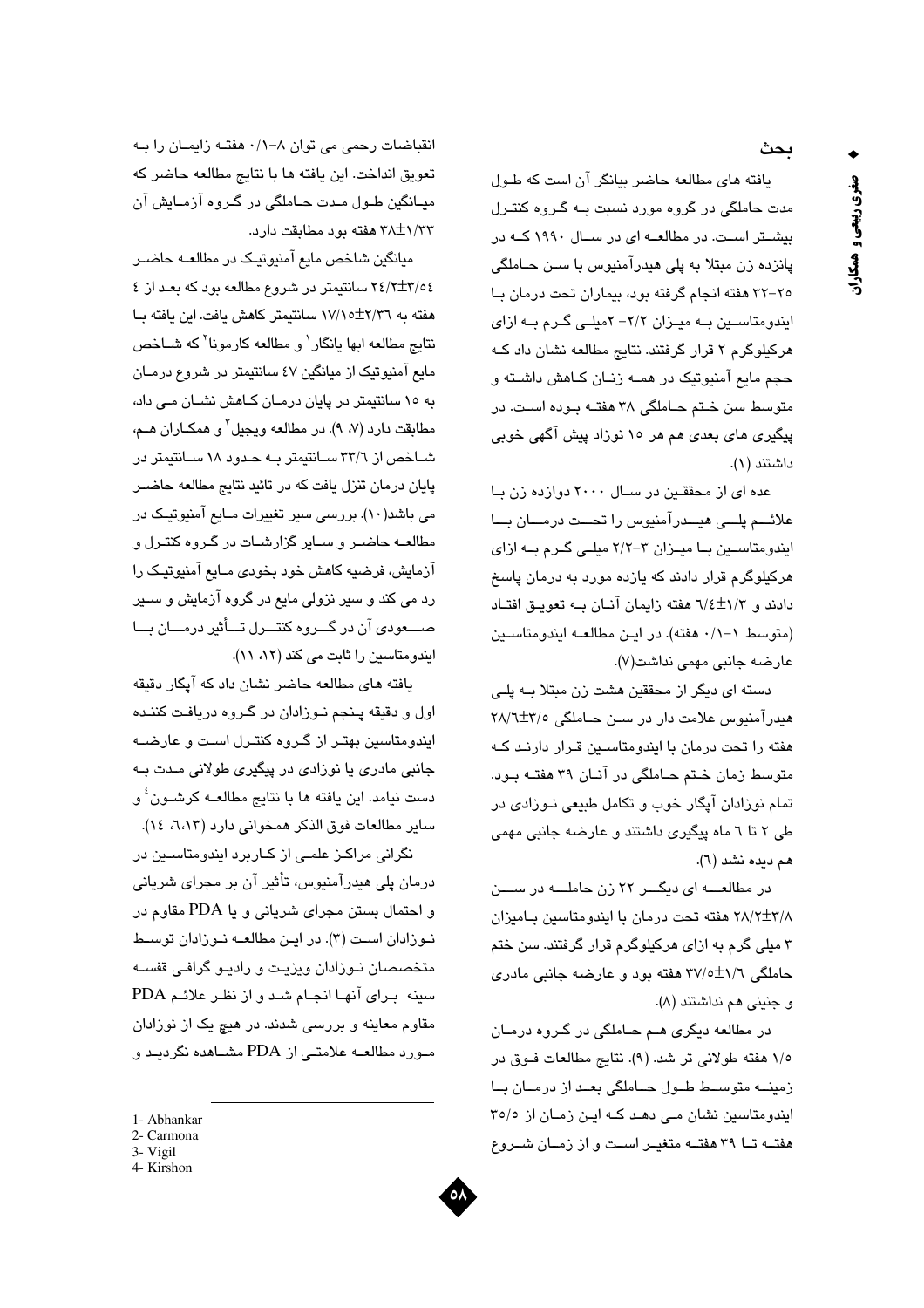جهت اطمينان خاطر توصيه به انجام اکوکارديوگرافي شد که در بیشتر موارد نتایج اکو طبیعی بود.

#### نتىچە گېرى

میزان موفقیت در گـروه آزمـایش مطالعـه حاضـر ۱۰۰ درصد بود و هیچ مورد از عـدم پاسـخ بـه درمـان ديـده نشـد. ايــن مطالعــه نشــان دهنــده مــؤثر بــودن ایندومتاســین در کــاهش شــاخص مــایع آمنیوتیــک و

خلاصه

طولانی کردن مدت حاملگی و نهایتا" آپگار بهتر نوزادان در مقایسه با گروه کنترل می باشد.

تشکر و قدردانی

نگارندگان بر خود لازم می دانند از زحمات جناب آقـای خســرو مــانی کاشــانی مشــاور آمــاری طــرح سیاسگزاری نمایند.

> مقدمه: پلی هیدر آمنیوس متوسط و شدید با عوارض متعدد جنینی و مادری همراه است. در چند مطالعــه در سایر کشورها استفاده از ایندومتاسین در درمان پلی هیـدرآمنیوس متوســط و شــدید پیشــنهاد شــده است، لیکن تاکنون مطالعه ای در این زمینه در کشور ما انجام نشده است. به همین دلیـل ایـن مطالعــه بــا هدف تعیین تأثیر داروی ایندومتاسین در درمان پلی هیدرآمنیوس متوسط و شدید انجام گرفت. روش کار: این مطالعه به صورت کارآزمایی بالینی در سال ۱۳۸۰ بـر ٤٠ زن بـاردار مراجعــه کننـده بــه پیمارستان فاطمیه همدان یا سن حاملگی بین ۲۲-۳۰ هفته یا پلی هیدر آمنیوس متوسط و شیدید کیه طبیق بررسی های انجام شده مبتلا به دیابت نبودند و وجود هر گونه ناهنجاری آشکار جنینی بـا ســونوگرافی در آنان رد شده بود، انجام گرفت. بیماران به طور تصادفی در دو گروه کنترل ومورد تخصییص بافتند. گروه آزمایش تحت درمان با ایندومتاسین با میزان ۱/۰ میلی گرم به ازای هرکیلـوگرم بـه مـدت ۲ هفتـه قرار گرفته و گروه کنترل فقط تحت نظر قرار گرفتند و در صورت بروز زجر تنف*سی* یا درد شکم بستر*ی* شدند. بیماران گروه مورد در طی استفاده از دارو از نظر عوارض جانبی بررسی شدند. ۲ هفته و ٤ هفته بعد از درمان، سونوگرافی از نظر شاخص ًمایع آمنیوتیک تکـرار شـد. بیمـاران هـر دو گـروه تـا پایـان بارداری پیگیری شدند و نوزادان بعد از تولد هم از نظر PDA مقاوم بررسی گردیدند. مشخصات فـردی ، طول مدت حاملگی، آپگار و سایر عوارض در پرسشنامه ثبت و داده های بــه دسـت آمـده توســط نـرم افزار SPSS با استفاده از آمار توصیفی ، جـداول توزیــم فراوانــی وآزمونهـای تــی، آنــوا ومــن ویتنــی پردازش شد. سطح معنی داری در آزمونهای مذکور P<0.05 در نظر گرفته شد.

> نقایج: میانگین طول مدت حاملگی در گروه آزمایش ۳/۳۳ و پر گروه کنترل ۲/۹۳±۳۶ هفته بود که از نظر آماری این اختلاف معنی دار بود (P=۰/۰۰۰). اندکس مایع آمنیوتیک سـیر نزولـی از ۲٤/۲±۲/۰٤ سانتی متر به ۲/۳۲±۱۷/۱۰ سانتی متر در چهار هفته بعد از درمان داشت. آیگار نوزادان بالاتر از گـروه کنترل بود و ایندومتاسین عارضه جانبی مادری و جنینی نداشت.

> **نتیجه گیر**ی: این بررسے شان داد که میزان موفقت در گروہ درمیان ۱۰۰ درصید پویہ میانگین طول مدت حاملگی در گروه آزمایش طولانی تر، اندکس مایع آمنیوتیک سیر نزولـی و آپگــار نــوزادان بهتـر از گروه کنترل بود.

> > کلمات کلیدی: آبستنی، ایندومتاسین، پلی هیدرآمنیوس، مایع آمنیوتیک